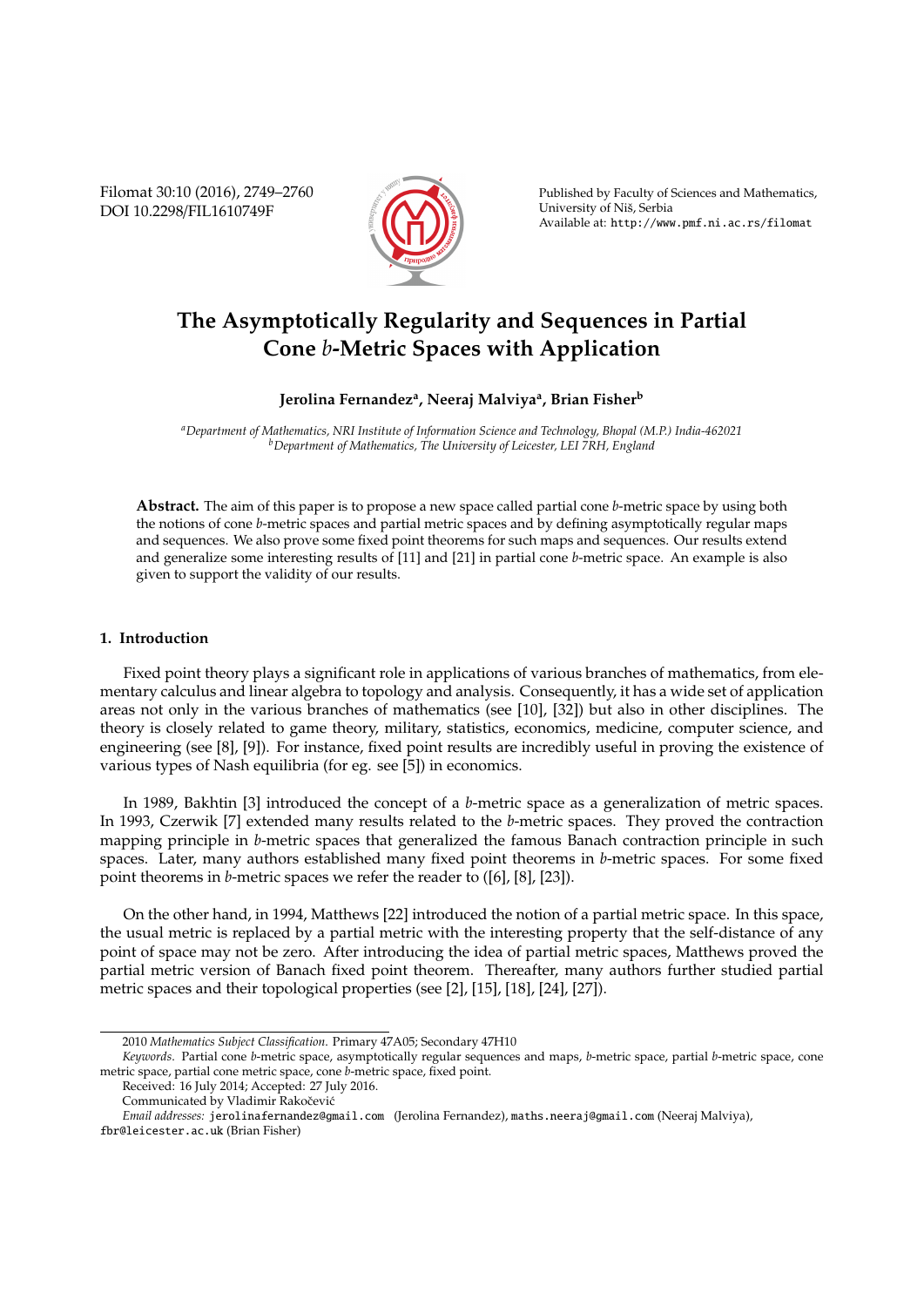In 1980, Rzepecki [28] introduced a generalized metric by replacing the set of real numbers with a Banach space *E* in the metric function, where *P* is a normal cone in E with a partial order  $\leq$ .

In 1987, Lin [19] considered the notion of cone metric spaces by replacing real numbers with a cone *P* in the metric function in which it is called a *K*-metric. Without mentioning the papers of Lin and Rzepecki, in 2007, Huang and Zhang [13] introduced cone metric spaces as a generalization of metric spaces. Moreover, they proved some fixed point theorems in cone metric spaces showing that metric spaces really does not provide enough space for the fixed point theory. Indeed, they gave an example of a cone metric space (*X*, *d*) and proved the existence of a unique fixed point for a self map *T* of *X* which is contractive in the category of cone metric spaces but is not contractive in the category of metric spaces. Rezapour and Hamlbarani [26], omitting the assumption of normality, obtained generalizations of results of [13]. Many authors recently studied this space (see, e.g. [1], [4], [16], [25], [26] and the references therein).

In 2011, Hussain and Shah [14] introduced cone *b*-metric spaces as a generalization of *b*-metric spaces and cone metric spaces. They established some topological properties in such spaces and improved some recent results about KKM mappings in the setting of a cone *b*-metric space. Following Hussain and Shah [14], Huang and Xu [12] obtained some interesting fixed point results for contractive mappings in cone *b*-metric spaces.

Recently, in 2013, based on the definition of cone metric spaces and partial metric spaces, Sonmez [30], defined a partial cone metric space. Many authors followed his idea and gave fixed point theorems in this space (see for example [17], [20], [31]).

Very recently in 2013, Shukla [29] introduced the concept of partial *b*-metric spaces as a generalization of partial metric and b-metric spaces. He proved an analog to the Banach contraction principle, as well as proving a Kannan type fixed point result in such spaces.

This paper is organized in such a way that after the introduction in Section 2, we generalize both the concepts of cone *b*-metric and partial metric spaces by introducing the partial cone *b*-metric spaces with examples and properties. In Section 3, we define asymptotically regular sequences and maps with examples. Section 4, is devoted to an application of asymptotically regular maps and sequences. In Section 5, we prove some fixed point theorems for such maps and sequences in newly defined partial cone *b*-metric spaces. Our results extend some interesting results of [11] and [21]. Also, an example is given to support the validity of our results in the new space.

## **2. Preliminaries**

First of all, we give some standard notations and definitions of *b*-metric spaces, partial metric spaces, cone metric spaces, cone *b*-metric spaces, partial cone metric spaces and partial *b*-metric spaces.

**Definition 2.1[3]:** Let *X* be a nonempty set and  $s \ge 1$  a given real number. A function  $d : X \times X \to \mathbb{R}^+$  is a *b*-metric on *X* if, for all  $x, y, z \in X$ , the following conditions holds:

(1)  $d(x, y) = 0$  if and only if  $x = y$ ;

$$
(2) d(x, y) = d(y, x);
$$

(3)  $d(x, z) \leq s[d(x, y) + d(y, z)].$ 

In this case, the pair (*X*, *d*) is called a *b*-metric space. For more definitions and results of *b*-metric spaces, the reader may refer to [3].

**Definition 2.2[22]:** A partial metric on a nonempty set *X* is a function  $p: X \times X \to \mathbb{R}^+$  such that for all  $x, y, z \in X$ , the following conditions hold: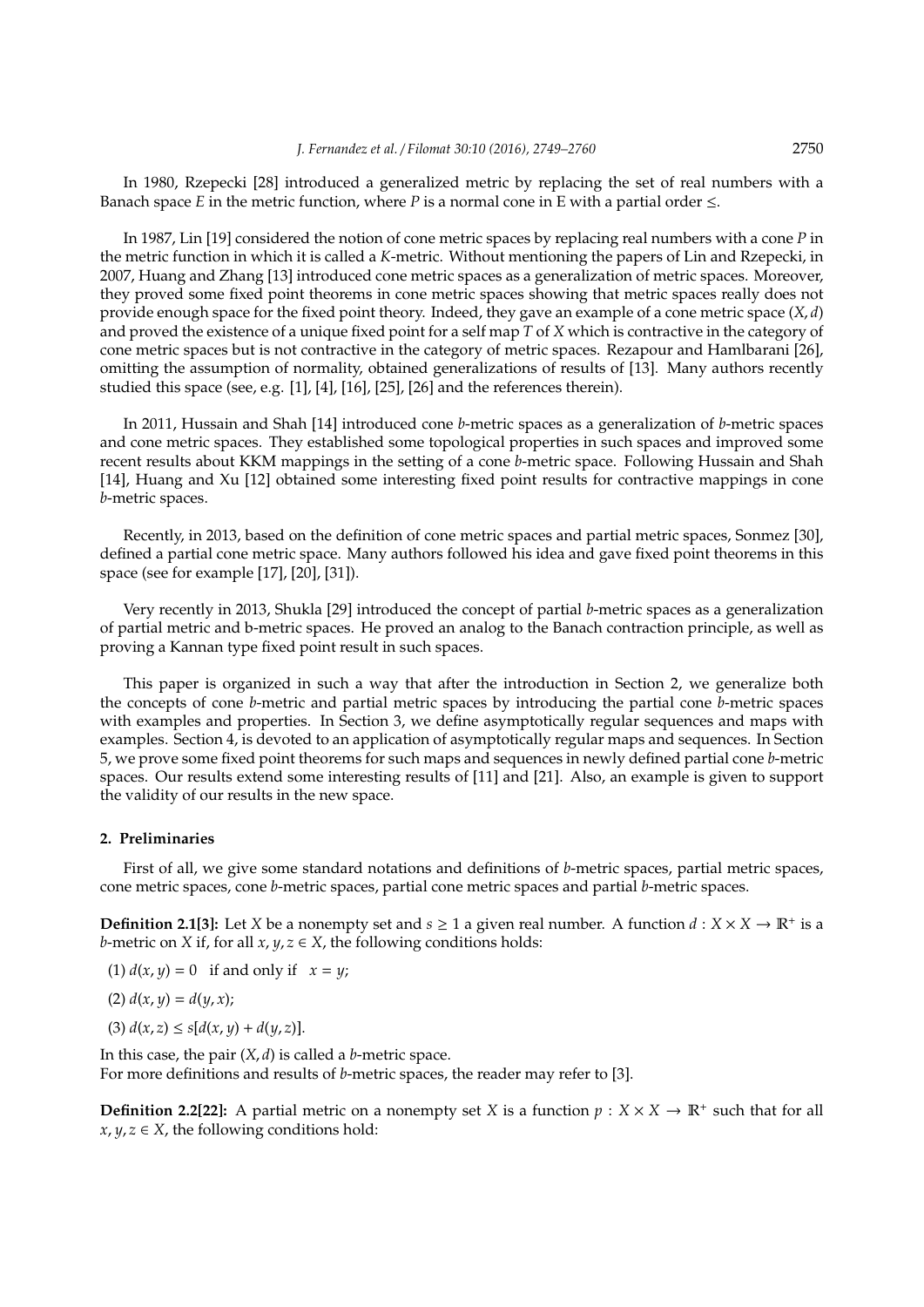- (1)  $x = y \Leftrightarrow p(x, x) = p(x, y) = p(y, y);$
- (2) *p*(*x*, *x*) ≤ *p*(*x*, *y*);
- (3)  $p(x, y) = p(y, x)$ ;
- $P(x, y) \leq p(x, z) + p(z, y) p(z, z).$

The pair  $(X, p)$  is called a partial metric space. It is clear that, if  $p(x, y) = 0$ , then from (1) and (2),  $x = y$ . But if  $x = y$ ,  $p(x, y)$  may not be 0.

The definitions and subsequent results of partial metric space are given in [22].

On the other hand, Huang and Zhang [13] introduced the notion of a cone metric space as follows: Throughout this paper, let *E* be a real Banach space and *P* be a subset of *E*. *P* is called a cone, if and only if

- (1) *P* is closed, nonempty and  $P \neq \{0\}$ ;
- (2) if *a*, *b* are nonnegative real numbers and  $x, y \in P$ , then  $ax + by \in P$ ;
- $(3)$   $P \cap (-P) = \{0\}.$

Given a cone *P* ⊂ *E*, we define a partial ordering < with respect to *P* by  $x \leq y$  if and only if  $y - x \in P$ . We shall write *x* < *y* to indicate that *x* ≤ *y* but *x* ≠ *y*, while *x* ≪ *y* will stand for *y* − *x* ∈ int*P*, where int *P* denotes the interior of *P*.

The cone *P* is called normal if there is a number  $K > 0$  such that for all  $x, y \in E$ ,  $0 \le x \le y$  implies that

 $||x|| \le K||y||.$ 

The least positive number *K* satisfying the above relation is called the normal constant of *P*.

The cone *P* is called regular if every increasing sequence which is bounded from above is convergent. That is, if  $\{x_n\}$  is a sequence such that  $x_1 \le x_2 \le \cdots \le x_n \le \cdots \le y$  for some  $y \in E$ , then there is  $x \in E$  such that  $||x_n - x||$  → 0 as  $n \to \infty$ . Equivalently, the cone *P* is regular if and only if every decreasing sequence which is bounded from below is convergent. It is well known that a regular cone is a normal cone.

**Definition 2.3[13]:** Let *X* be a nonempty set. Suppose that the mapping  $d : X \times X \rightarrow E$  satisfies

(1)  $0 < d(x, y)$  for all  $x, y \in X$  and  $d(x, y) = 0$  if and only if  $x = y$ ;

$$
(2) d(x, y) = d(y, x);
$$

(3)  $d(x, y) \leq d(x, z) + d(z, y)$  for all  $x, y, z \in X$ .

Then *d* is called a cone metric on *X* and the pair (*X*, *d*) is called a cone metric space. For other definitions and related results of cone metric spaces we refer to [13].

**Definition 2.4[14]:** Let *X* be a nonempty set and  $s \ge 1$  be a given real number. A mapping  $d : X \times X \rightarrow E$  is said to be cone *b*-metric if and only if, for all  $x, y, z \in X$ , the following conditions are satisfied:

- (1)  $0 < d(x, y)$  with  $x \neq y$  and  $d(x, y) = 0$  if and only if  $x = y$ ;
- (2)  $d(x, y) = d(y, x)$ ;
- (3)  $d(x, y) \le s[d(x, z) + d(z, y)]$  for all  $x, y, z \in X$ .

Then the pair (*X*, *d*) is called a cone *b*-metric space. To study the other details of a cone *b*-metric space, refer to [14].

**Definition 2.5[30]:** A partial cone metric on a nonempty set *X* is a function  $p : X \times X \rightarrow E$  such that for all *x*, *y*, *z* ∈ *X*: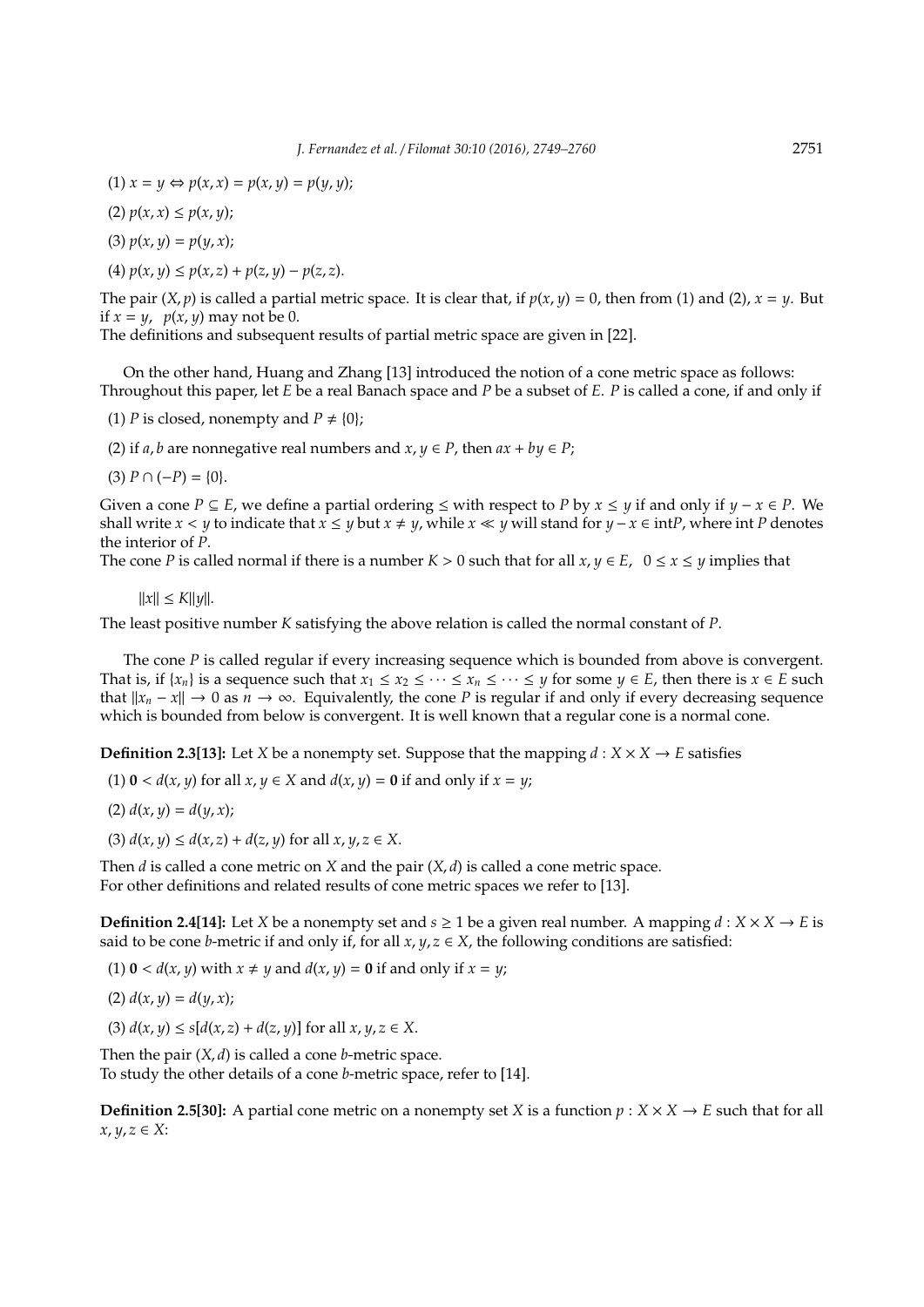(1)  $x = y \Leftrightarrow p(x, x) = p(x, y) = p(y, y);$ (2) **0** ≤ *p*(*x*, *x*) ≤ *p*(*x*, *y*); (3)  $p(x, y) = p(y, x)$ ;  $p(x, y) \leq p(x, z) + p(z, y) - p(z, z).$ 

The pair  $(X, p)$  is called a partial cone metric space. It is clear that, if  $p(x, y) = 0$ , then from (1) and (2)  $x = y$ . But if  $x = y$ ,  $p(x, y)$  may not be **0**.

For more definitions and related results on a partial cone metric space, we can refer to [30].

**Definition 2.6[29]:** Let *X* be a nonempty set and  $s \ge 1$  a given real number. A function  $b: X \times X \to \mathbb{R}^+$  is a partial *b*-metric on *X* if, for all  $x, y, z \in X$ , the following conditions holds:

- (1)  $x = y \Leftrightarrow b(x, x) = b(x, y) = b(y, y);$
- (2)  $b(x, x) \leq b(x, y)$ ;
- (3)  $b(x, y) = b(y, x)$ ;
- (4)  $b(x, y) \le s[b(x, z) + b(z, y)] b(z, z).$

In this case, the pair  $(X, b)$  is called a partial *b*-metric space. The number  $s \ge 1$  is called the coefficient of  $(X, b)$ .

For other definitions and related results of a partial *b*-metric space, we can refer to [29].

#### **3. Partial Cone** *b***-metric Spaces**

We now define partial cone *b*-metric spaces.

**Definition 3.1.** A partial cone *b*-metric on a nonempty set *X* is a function  $p_b$ :  $X \times X \rightarrow E$  such that for all *x*, *y*, *z* ∈ *X*:

- $(p_1) x = y \Leftrightarrow p_b(x, x) = p_b(x, y) = p_b(y, y);$
- $(p_2)$   $\mathbf{0} \leq p_b(x, x) \leq p_b(x, y)$ ;
- $(p_3)$   $p_b(x, y) = p_b(y, x)$ ;
- $(p_4)$   $p_b(x, y) \leq s[p_b(x, z) + p_b(z, y)] p_b(z, z).$

In this case, the pair  $(X, p_h)$  is called a partial cone *b*-metric space. The number  $s \ge 1$  is called the coefficient of  $(X, p_h)$ .

In a partial cone *b*-metric space  $(X, p_b)$ , if  $x, y \in X$  and  $p_b(x, y) = 0$ , then  $x = y$ , but the converse may not be true. It is clear that every partial cone *b*-metric space is a partial cone metric space with coefficient *s* = 1 and every cone *b*-metric space is a partial cone *b*-metric space with the same coefficient and zero self distance. However, the converse of these facts does not necessarily hold.

The following two examples illustrate a partial cone *b*-metric space which is not a cone *b*-metric space.

**Example 3.2.** Let  $E = \mathbb{R}^2$ ,  $P = \{(x, y) \in E : x, y \ge 0\}$ ,  $X = \mathbb{R}^+$ ,  $p > 1$  a constant and  $p_b : X \times X \to E$  is defined by

 $p_b(x, y) = ((\max\{x, y\})^p, \alpha(\max\{x, y\})^p)$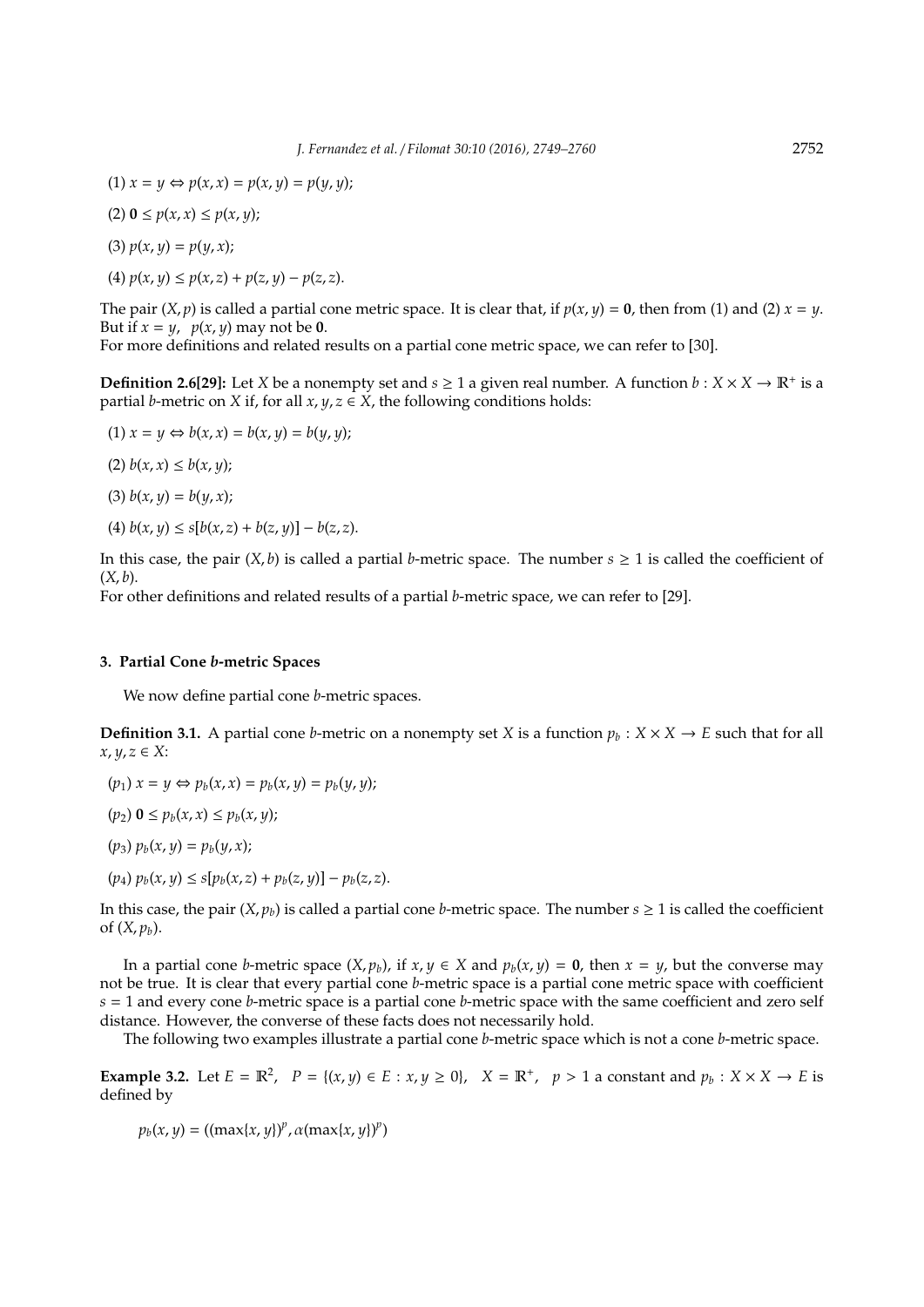for all  $x, y \in X$  where  $\alpha \ge 0$  is a constant. Then  $(X, p_h)$  is a partial cone *b*-metric space which is not a cone *b*-metric space. Since if  $x = y$  then  $p_b(x, y)$  need not be equal to zero.

**Example 3.3.** Let  $E = \mathbb{R}^2$ ,  $P = \{(x, y) \in E : x, y \ge 0\}$ ,  $X = \mathbb{R}^+$ ,  $p > 1$  a constant and  $p_b : X \times X \to E$  is defined by

 $p_b(x, y) = ((\max\{x, y\})^p + |x - y|^p), \alpha(\max\{x, y\})^p + |x - y|^p)$ 

for all  $x, y \in X$  where  $\alpha \ge 0$  is a constant. Then  $(X, p_b)$  is a partial cone *b*-metric space with coefficient  $s = 2^p > 1$ , which is neither a cone metric space nor a partial *b*-metric space.

**Definition 3.4.** Let  $(X, p_b)$  is a partial cone *b*-metric space. Then for an  $x \in X$  and  $c > 0$ , the  $p_b$ -ball with center *x* and radius  $c > 0$  is

 $B_{p_b}(x, c) = \{y \in X : p_b(x, y) \ll p_b(x, x) + c\}.$ 

#### **Topology of Partial Cone** *b***-metric Spaces:**

**Definition 3.5.** Let  $(X, p_b)$  be a partial cone *b*-metric space. Then each partial cone *b*-metric  $p_b$  on a nonempty set *X* generates a topology  $\tau_{p_b}$  on *X* whose base is the family of open  $p_b$ -balls defined as

$$
B_{p_b}(x, c) = \{ y \in X : p_b(x, y) \ll p_b(x, x) + c \},
$$

for  $c \in E$  with  $0 \ll c$  and for all  $x \in X$ .

**Theorem 3.6.** Let  $(X, p_h)$  be a partial cone *b*-metric space and let *P* be a normal cone with a normal constant *K*. Then  $(X, p_b)$  is a  $T_0$ -space.

**Proof.** Suppose  $p_b: X \times X \to E$  is a partial cone *b*-metric and suppose  $x, y \in X$  with  $x \neq y$ . It follows from (*p*<sub>1</sub>) and (*p*<sub>2</sub>) that  $p_b(x, x) < p_b(x, y)$  or  $p_b(y, y) < p_b(x, y)$ .

Now we suppose  $p_b(x, x) < p_b(x, y)$  so that  $0 < p_b(x, y) - p_b(x, x)$ . We write  $0 < ||p_b(x, y) - p_b(x, x)|| = \delta_x$ . Then  $\delta_x > 0$ . Hence choose a  $c_x \in \text{int } P$  such that  $||c_x|| < \frac{\delta_x}{K}$ . Thus  $x \in B_{p_b}(x, c_x)$  and  $y \notin B_{p_b}(x, c_x)$ .

For the case  $p_b(y, y) < p_b(x, y)$ , one can find  $c_y \in \text{int } P$  such that  $y \in B_{p_b}(y, c_y)$  and  $x \notin B_{p_b}(y, c_y)$ . Consequently, we find that partial cone *b*-metric space  $(X, p_b)$  is  $T_0$ .

We now present some definitions and propositions in a partial cone *b*-metric space.

**Definition 3.7.** Let  $(X, p_b)$  is a partial cone *b*-metric space. Let  $\{x_n\}$  be a sequence in *X* and  $x \in X$ . Then  $\{x_n\}$ is said to be convergent to *x* and *x* is called a limit of  $\{x_n\}$  if

 $\lim_{n\to\infty} p_b(x_n, x) = \lim_{n\to\infty} p_b(x_n, x_n) = p_b(x, x).$ 

**Theorem 3.8.** Let  $(X, p_b)$  is a partial cone *b*-metric space and *P* be a normal cone with a normal constant *K*. Let  $\{x_n\}$  be a sequence in X. Then  $\{x_n\}$  converges to x if and only if  $p_b(x_n, x) \to p_b(x, x)$  as  $n \to \infty$ .

**Proof.** Suppose  $\{x_n\}$  converges to *x*. For every real  $\varepsilon > 0$ , choose  $c \in \text{int } P$  with  $K||c|| < \varepsilon$ . Then there is an *N*, such that  $p_b(x_n, x) \ll p_b(x, x) + c$  for all  $n > N$ . Thus, when  $n > N$ ,  $||p_b(x_n, x) - p_b(x, x)|| \le K||c|| < \varepsilon$ . This means  $p_b(x_n, x) \rightarrow p_b(x, x)$  as  $n \rightarrow \infty$ .

Conversely, suppose that  $p_b(x_n, x) \to p_b(x, x)$  as  $n \to \infty$ . For  $c \in \text{int } P$ , there is  $\delta > 0$  such that  $||x|| < \delta$ implies  $c - x \in \text{int } P$ . For this  $\delta$ , there is *N* such that  $||p_b(x_n, x) - p_b(x, x)|| < \delta$  for all  $n > N$ . Thus  $c - [p_b(x_n, x) - p_b(x, x)] \in \text{int } P$ . This means  $p_b(x_n, x) - p_b(x, x) \ll c$ . Therefore  $\{x_n\}$  converges to x. This completes the proof of the theorem.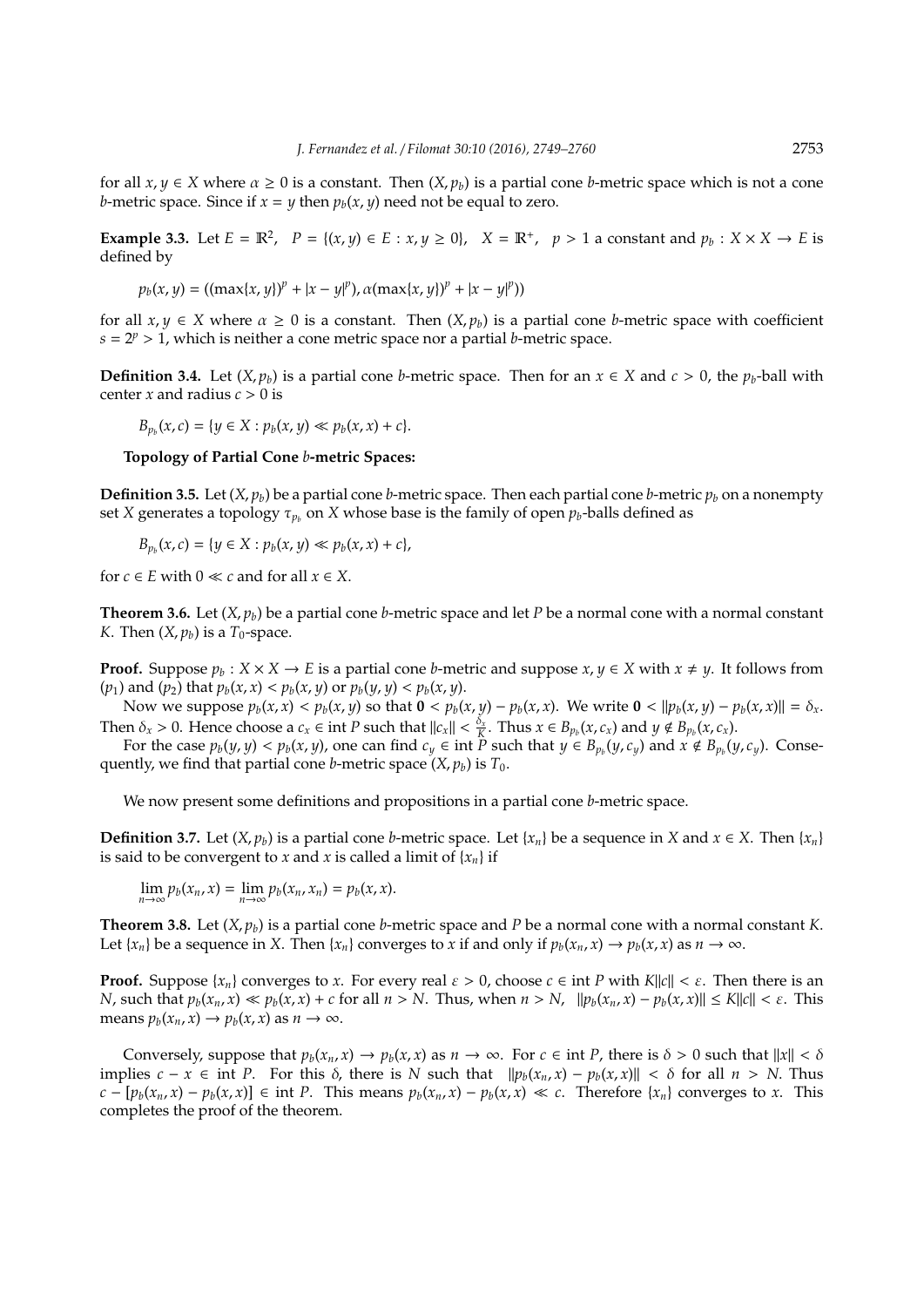**Theorem 3.9.** Let  $(X, p_h)$  is a partial cone *b*-metric space and *P* be a normal cone with a normal constant *K* and suppose  $p_b(x_n, x) \to p_b(x, x)$  as  $n \to \infty$ . Then  $p_b(x_n, x_n) \to p_b(x, x)$  as  $n \to \infty$ .

**Proof.** The proof is obvious.

**Definition 3.10.** Let  $(X, p_b)$  be a partial cone *b*-metric space and let  $\{x_n\}$  be a sequence in *X*. Then  $\{x_n\}$  is Cauchy sequence if there is  $a \in P$  such that for every  $\varepsilon > 0$  there is *N* such that for all  $n, m > N$ 

 $||p_b(x_n, x_m) - a|| < \varepsilon.$ 

**Definition 3.11.** A partial cone *b*-metric space  $(X, p_h)$  is said to be complete if every Cauchy sequence in  $(X, p_b)$  is convergent in  $(X, p_b)$ .

We now introduce the concept of a quasi-cone *b*-metric space.

**Definition 3.12.** A quasi-cone *b*-metric space on a nonempty set *X* is a function  $q_b$ :  $X \times X \rightarrow E$  such that for all  $x, y, z \in X$  the following conditions hold:

(i)  $q_b(x, y) = q_b(y, x) = 0 \Leftrightarrow x = y;$ 

(ii)  $q_b(x, y) \leq s[q_b(x, z) + q_b(z, y)].$ 

A quasi-cone *b*-metric space is a pair  $(X, q_h)$  such that *X* is a nonempty set and  $q_h$  is a quasi-cone *b*-metric on *X*.

Each quasi-cone *b*-metric  $q_b$  on *X* generates a  $T_0$  topology  $\tau_{q_b}$  on *X* which has as a base the family of open  $q_b$ -balls  $\{\hat{B}_{q_p}(x,c): x \in X, c \in \text{int } P\}$ , where  $B_{q_p}(x,c) = \{y \in X : q_b(x,y) \ll c\}$  for all  $x \in X$  and  $c \in \text{int } P$ .

**Lemma 3.13.** If  $(X, p_b)$  is a partial cone *b*-metric space, then the function  $d_{p_b}: X \times X \to P$  defined by

 $d_{p_b}(x, y) = p_b(x, y) - p_b(x, x)$ 

is a quasi-cone *b*-metric space on *X*. If we denote the quasi-cone *b*-metric topology by  $\tau_{d_{p_b}}$  and the partial cone *b*-metric topology by  $\tau_{p_b}$ , then  $\tau_{p_b} = \tau_{d_{p_b}}$ .

**Proof.** Consider  $x, y \in X$ . Then  $d_{p_b}(x, y) = p_b(x, y) - p_b(x, x) \in P$  because  $p_b(x, x) \le p_b(x, y)$ . It is easy to see that  $d_{p_b}$  is a quasi-cone *b*-metric.

Now we show that  $\tau_{p_b} = \tau_{d_{p_b}}$ . Indeed, let  $x \in X$  and  $c \in \text{int } P$  and consider  $y \in B_{d_{q_p}}(x, c)$ . Then  $d_{p_b}(x, y) = p_b(x, y) - p_b(x, x) \ll c$  and hence  $p_b(x, y) \ll c + p_b(x, x)$ . Consequently,  $y \in B_{p_b}(x, c)$  and  $\tau_{d_{p_b}} \subseteq \tau_{p_b}$ .

Conversely, if  $y \in B_{p_b}(x, c)$  we have  $p_b(x, y) \ll c + p_b(x, x)$ . Thus  $d_{p_b}(x, y) \ll c$ ,  $y \in B_{d_{p_b}}(x, c)$  and we have  $\tau_{p_b} \subseteq \tau_{d_{p_b}}$ .

Before main result we establish a correspondence between a partial cone *b*-metric space and a cone *b*-metric space. Suppose  $(X, p_b)$  is a partial cone *b*-metric space, then

$$
d(x, y) = d_{p_b}(x, y) + d_{p_b}(y, x), \text{ for all } x, y \in X
$$

defines a cone *b*-metric on *X*. We see in the following theorem that any Cauchy sequence in  $(X, p_b)$  is a Cauchy sequence in (*X*, *d*).

**Theorem 3.14.** Let  $(X, p_b)$  be a partial cone *b*-metric space. If  $\{x_n\}$  is a sequence in  $(X, p_b)$ , then it is a Cauchy sequence in the cone metric space (*X*, *d*).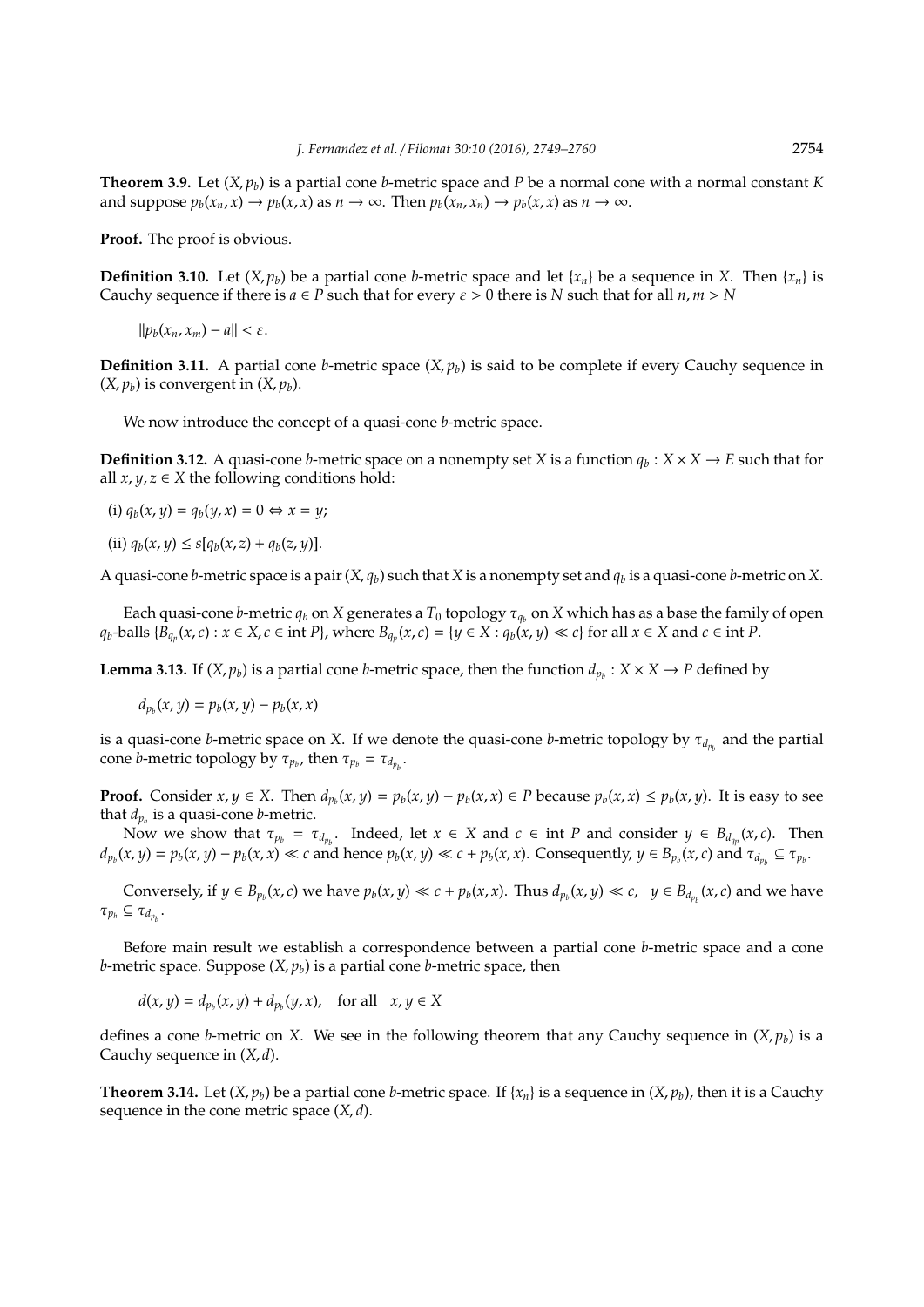**Proof.** Let  $\{x_n\}$  is a Cauchy sequence in  $(X, p_b)$ . For every real  $\varepsilon > 0$ , we can choose a  $c \in \text{int } P$  such that *K*||*c*||  $\lt \epsilon$ . Thus there exists a fixed  $a \in P$  and an  $N$  such that  $p_b(x_n, x_m) \ll \frac{c}{4} + a$  for all  $n, m > N$ . Since

$$
d(x_n, x_m) = 2(p_b(x_n, x_m) - a) - (p_b(x_n, x_n) - a) - (p_b(x_m, x_m) - a),
$$

we have  $||d(x_n, x_m)|| \le K||c|| < \varepsilon$  for  $n, m > N$ . This means that  $d(x_n, x_m) \to 0$  as  $n, m \to \infty$ . Therefore  $\{x_n\}$  is a Cauchy sequence in (*X*, *d*).

For each  $x \in X$ , given  $B_{p_b}(x,c)$  there is  $B_d(x,c)$  such that  $B_d(x,c) \subset B_{p_b}(x,c)$ . Consequently, we note that  $\tau_{p_b} \subseteq \tau_d$ .

**Proposition 3.15.[16]:** Let *P* be a cone in a real Banach space *E*. If  $a \in P$  and  $a \le ka$  for some  $k \in [0,1)$ , then  $a = 0$ .

**Definition 3.16.** Let  $(X, p_b)$  and  $(X', p'_b)$ *b*) be partial cone *b*-metric spaces. Then a function  $f : X \to X'$  is said to be continuous at a point  $x \in X$  if and only if it is sequentially continuous at *x*, that is whenever  $\{x_n\}$  is convergent to *x*, we have  ${f x_n}$  is convergent to  $f(x)$ .

#### **4. Asymptotically Regular Sequence and Maps**

Here we will define asymptotically regular sequences and maps in partial cone *b*-metric spaces.

**Definition 4.1.** Let  $(X, p_b)$  be a partial cone *b*-metric space. A sequence  $\{x_n\}$  in *X* is said to be asymptotically *T*-regular if  $\lim_{n\to\infty} p_b(x_n, Tx_n) = \mathbf{0}$  or  $\lim_{n\to\infty} p_b(Tx_n, x_n) = \mathbf{0}$ .

**Example 4.2.** Let  $E = \mathbb{R}^2$ ,  $P = \{(x, y) \in E : x, y \ge 0\}$ ,  $X = \mathbb{R}^+$  and  $p_b : X \times X \to E$  is defined by

$$
p_b(x, y) = ((\max\{x, y\})^2, \alpha(\max\{x, y\})^2)
$$
 for all  $x, y \in X$ ,

where  $\alpha \geq 0$  is a constant. Then  $(X, p_b)$  is a partial cone *b*-metric space.

Now let *T* be a self map of *X* such that  $Tx = \frac{x}{2}$  and choose a sequence  $\{x_n\}$ ,  $x_n \neq 0$  for any positive integer *n*, which converges to zero. We deduce that

$$
\lim_{n \to \infty} p_b(x_n, Tx_n) = \lim_{n \to \infty} ((\max\{x_n, Tx_n\})^2, \alpha(\max\{x_n, Tx_n\})^2)
$$
  
= 
$$
\lim_{n \to \infty} ((\max\{x_n, \frac{x_n}{2}\})^2, \alpha(\max\{x_n, \frac{x_n}{2}\})^2)
$$
  
= 
$$
\lim_{n \to \infty} (x_n^2, \alpha x_n^2)
$$
  
= (0,  $\alpha$ 0).  
= 0.

Hence  $\{x_n\}$  is an asymptotically *T*-regular sequence in  $(X, p_b)$ .

**Definition 4.3.** Let  $(X, p_b)$  be a partial cone *b*-metric space. A mapping *T* of *X* into itself is said to be asymptotically regular at a point x in X, if  $\lim_{n\to\infty}p_b(T^nx,T^{n+1}x)=\mathbf{0}$  or  $\lim_{n\to\infty}p_b(T^{n+1}x,T^nx)=\mathbf{0}$ , where  $T^nx$ denotes the  $n<sup>th</sup>$  iterate of *T* at *x*.

**Example 4.4.** Let  $(X, p_b)$  be a partial cone *b*-metric space which is defined as in Example 4.2 and let *T* be a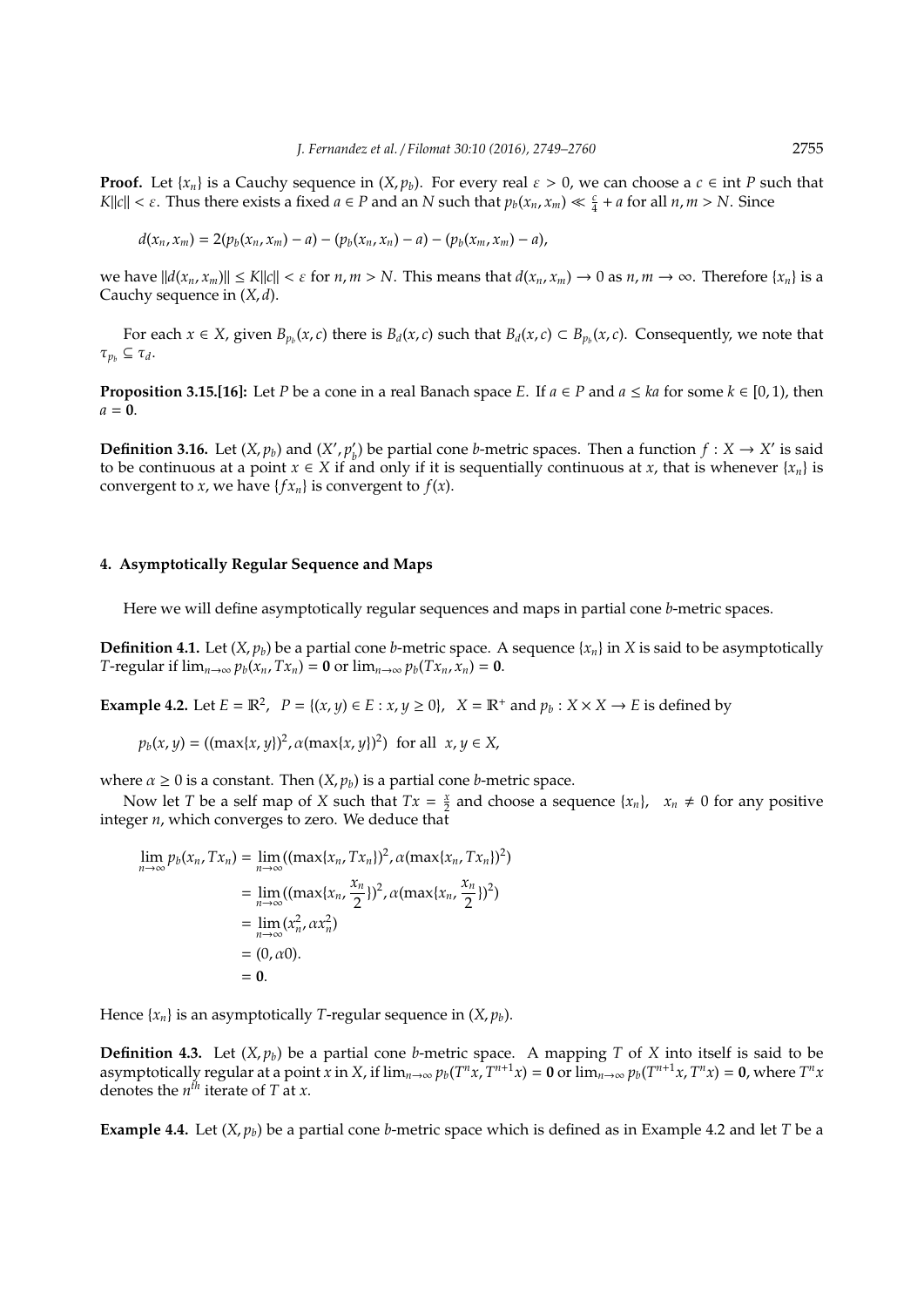self map of *X* such that  $Tx = \frac{x}{4}$  for all  $x \in X$ . Then we have

$$
\lim_{n \to \infty} p_b(T^n x, T^{n+1} x) = \lim_{n \to \infty} ((\max\{T^n x, T^{n+1} x\})^2, \alpha (\max\{T^n x, T^{n+1} x\})^2)
$$
  
= 
$$
\lim_{n \to \infty} ((\max\{\frac{x}{2^n}, \frac{x}{2^{n+1}}\})^2, \alpha (\max\{\frac{x}{2^n}, \frac{x}{2^{n+1}}\})^2)
$$
  
= 
$$
\lim_{n \to \infty} ((\frac{x}{2^n})^2, \alpha (\frac{x}{2^n})^2)
$$
  
= (0,  $\alpha$ 0)  
= 0.

Hence *T* is asymptotically regular at all points of *X*.

## **5. Application in Fixed Point Theory**

In this section, we present some fixed point theorems as an application for asymptotically regular maps and sequences in partial cone *b*-metric spaces.

**Theorem 5.1.** Let (*X*, *pb*) be a complete partial cone *b*-metric space, *P* be a normal cone with constant *K* and *T* be a self mapping of *X* satisfying the inequality

$$
p_b(Tx, Ty) \le a_1 p_b(x, Tx) + a_2 p_b(y, Ty) + a_3 p_b(x, Ty) + a_4 p_b(y, Tx) + a_5 p_b(x, y)
$$
\n(1)

for all  $x, y \in X$ , where  $a_1, a_2, a_3, a_4, a_5 \ge 0$  and  $a_3 + a_4 + a_5 < 1$ . If there exists an asymptotically *T*-regular sequence in *X*, then *T* has a unique fixed point.

**Proof.** Let {*xn*} be an asymptotically *T*-regular sequence in *X*. Then

$$
p_b(x_n, x_m) \leq s[p_b(x_n, Tx_n) + p_b(Tx_n, x_m)] - p_b(Tx_n, Tx_n)
$$
  
\n
$$
\leq s[p_b(x_n, Tx_n) + p_b(x_m, Tx_n)] - p_b(Tx_n, Tx_n)
$$
  
\n
$$
\leq sp_b(x_n, Tx_n) + s^2[p_b(x_m, Tx_m) + p_b(Tx_n, Tx_m)]
$$
  
\n
$$
- sp_b(Tx_m, Tx_m) - p_b(Tx_n, Tx_n)
$$
  
\n
$$
\leq sp_b(x_n, Tx_n) + s^2p_b(x_m, Tx_m) + s^2p_b(Tx_n, Tx_m)
$$
  
\n
$$
\leq sp_b(x_n, Tx_n) + s^2p_b(x_m, Tx_m) + s^2[a_1p_b(x_n, Tx_n) + a_2p_b(x_m, Tx_m)
$$
  
\n
$$
+ a_3p_b(x_n, Tx_m) + a_4p_b(x_m, Tx_n) + a_5p_b(x_n, Tx_n) + a_2s^2p_b(x_m, Tx_m)
$$
  
\n
$$
+ a_3s^2[sp_b(x_n, x_m) + sp_b(x_m, Tx_m) - p_b(x_m, x_m)]
$$
  
\n
$$
+ a_4s^2[sp_b(x_n, x_m) + sp_b(x_n, Tx_n) - p_b(x_n, x_n)]
$$
  
\n
$$
+ a_5s^2p_b(x_n, x_m)
$$
  
\n
$$
\leq sp_b(x_n, Tx_n) + s^2p_b(x_m, Tx_m) + a_1s^2p_b(x_n, Tx_n) + a_2s^2p_b(x_m, Tx_m)
$$
  
\n
$$
+ a_3s^2[sp_b(x_n, x_m) + sp_b(x_m, Tx_m)] + a_4s^2[sp_b(x_n, x_n) + sp_b(x_n, Tx_n)]
$$
  
\n
$$
+ a_5s^2p_b(x_n, x_m)
$$
  
\n
$$
= (s + a_1s^2 + a_4s^3)p_b(x_n, Tx_n) + (s^2 + a_2s^2 + a_3s^3)p_b(x_m, Tx_m)
$$
  
\n
$$
+ (a_3s^3 + a_4s^3 + a_5s^2)p_b(x_n, x_m)
$$
 [by p3]

which implies that

$$
[1 - (a_3s^3 + a_4s^3 + a_5s^2)]p_b(x_n, x_m) \le (s + a_1s^2 + a_4s^3)p_b(x_n, Tx_n) + (s^2 + a_2s^2 + a_3s^3)p_b(x_m, Tx_m).
$$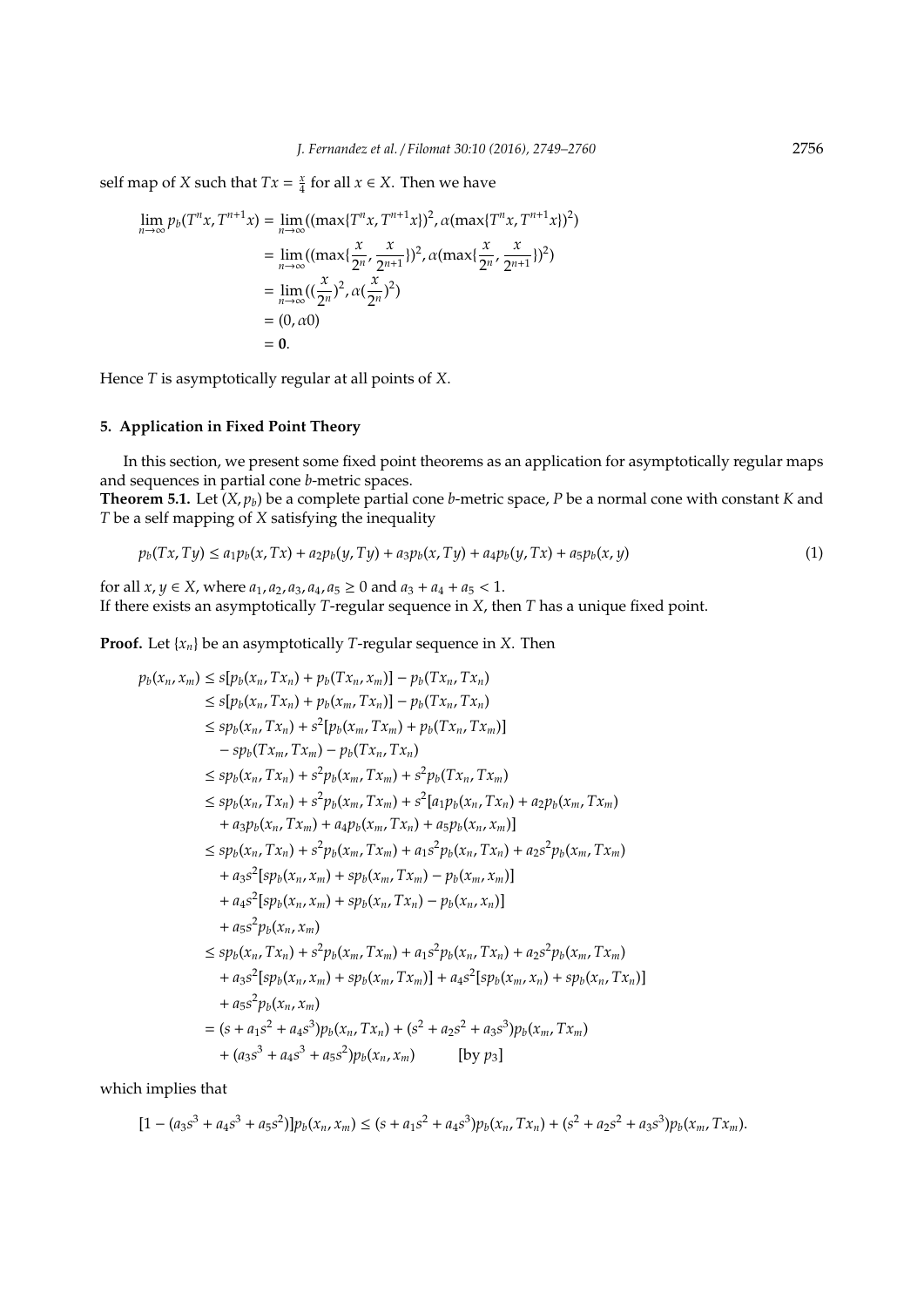Hence,

$$
||p_b(x_n, x_m)|| \le \frac{(s + a_1 s^2 + a_4 s^3)}{[1 - (a_3 s^3 + a_4 s^3 + a_5 s^2)]} ||p_b(x_n, Tx_n)|| + \frac{(s^2 + a_2 s^2 + a_3 s^3)}{[1 - (a_3 s^3 + a_4 s^3 + a_5 s^2)]} ||p_b(x_m, Tx_m)||
$$

since  $\{x_n\}$  is an asymptotically *T*-regular sequence and  $m > n$ . Therefore  $p_b(x_n, Tx_n) \to \mathbf{0}$  and  $p_b(x_m, Tx_m) \to \mathbf{0}$  when  $n, m \to \infty$ . This implies that  $p_b(x_n, x_m) \to \mathbf{0}$  as  $n, m \to \infty$ . Hence  $\{x_n\}$  is a Cauchy sequence. By the completeness of *X*, there is *x* ∈ *X* such that  $x_n \to x$  as  $n \to \infty$ . Therefore,

$$
\lim_{n \to \infty} p_b(x_n, x) = p_b(x, x) = \lim_{n \to \infty} p_b(x_n, x_n) = \mathbf{0}.
$$
 (2)

**Existence of a Fixed Point:**

Consider,

$$
p_b(Tx, x) \leq s[p_b(Tx, Tx_n) + p_b(Tx_n, x)] - p_b(Tx_n, Tx_n)
$$
  
\n
$$
\leq sp_b(Tx, Tx_n) + sp_b(Tx_n, x)
$$
  
\n
$$
\leq s[a_1p_b(x, Tx) + a_2p_b(x_n, Tx_n) + a_3p_b(x, Tx_n) + a_4p_b(x_n, Tx) + a_5p_b(x, x_n)] + sp_b(Tx_n, x)
$$
  
\n
$$
\leq a_1sp_b(x, Tx) + a_2sp_b(x_n, Tx_n) + (1 + a_3)s[sp_b(x, x_n) + sp_b(x_n, Tx_n)
$$
  
\n
$$
- p_b(x_n, x_n)] + a_4s[sp_b(x_n, x) + sp_b(x, Tx) - p_b(x, x)] + a_5sp_b(x, x_n)
$$
  
\n
$$
\leq a_1sp_b(x, Tx) + a_2sp_b(x_n, Tx_n) + (1 + a_3)[s^2p_b(x, x_n) + s^2p_b(x_n, Tx_n)]
$$
  
\n
$$
+ a_4[s^2p_b(x_n, x) + s^2p_b(x, Tx)] + a_5sp_b(x, x_n)
$$
  
\n
$$
= (a_1s + a_4s^2)p_b(Tx, x) + (s^2 + a_2s + a_3s^2)p_b(Tx_n, x_n)
$$
  
\n
$$
+ (s^2 + a_3s^2 + a_4s^2 + a_5s)p_b(x, x_n),
$$

which implies that

$$
[1 - (a_1s + a_4s^2)]p_b(Tx, x) \le (s^2 + a_2s + a_3s^2)p_b(Tx_n, x_n) + (s^2 + a_3s^2 + a_4s^2 + a_5s)p_b(x, x_n)
$$

and therefore,

$$
||p_b(Tx,x)|| \le \frac{(s^2 + a_2s + a_3s^2)}{[1 - (a_1s + a_4s^2)]} ||p_b(Tx_n, x_n)|| + \frac{(s^2 + a_3s^2 + a_4s^2 + a_5s)}{[1 - (a_1s + a_4s^2)]} ||p_b(x, x_n)||,
$$

since  $\{x_n\}$  is an asymptotically *T*-regular sequence and  $\{x_n\}$  is a Cauchy sequence in *X*. Therefore  $x_n \to x$ implies that  $p_b(x_n, Tx_n) \to 0$  and  $p_b(x, x_n) \to 0$  as  $n \to \infty$  by inequality (2). So  $||p_b(Tx, x)|| = 0$ , which implies that  $Tx = x$ .

**Uniqueness**

Let *z* be another fixed point of *T* such that  $Tz = z$ . Then

$$
p_b(x, z) = p_b(Tx, Tz)
$$
  
\n
$$
\le a_1 p_b(x, Tx) + a_2 p_b(z, Tz) + a_3 p_b(x, Tz) + a_4 p_b(z, Tx) + a_5 p_b(x, z)
$$
  
\n
$$
= a_1 p_b(x, x) + a_2 p_b(z, z) + a_3 p_b(x, z) + a_4 p_b(z, x) + a_5 p_b(x, z)
$$
  
\n
$$
\le (a_3 + a_4 + a_5) p_b(x, z)
$$
  
\n
$$
= 0 \quad \text{[by Proposition 3.15 and since } (a_3 + a_4 + a_5) < 1]
$$

and hence  $x = z$ . This completes the proof of the theorem.

**Theorem 5.2.** Let  $(X, p_b)$  be a complete partial cone *b*-metric space, *P* be a normal cone with normal constant *K* and *T* be a self mapping of *X* satisfying inequality (1) for all  $x, y \in X$  and  $a_1, a_2, a_3, a_4, a_5 \ge 0$  and  $\max\{(a_1 + a_4s^2), (a_3 + a_4 + a_5)\} < 1.$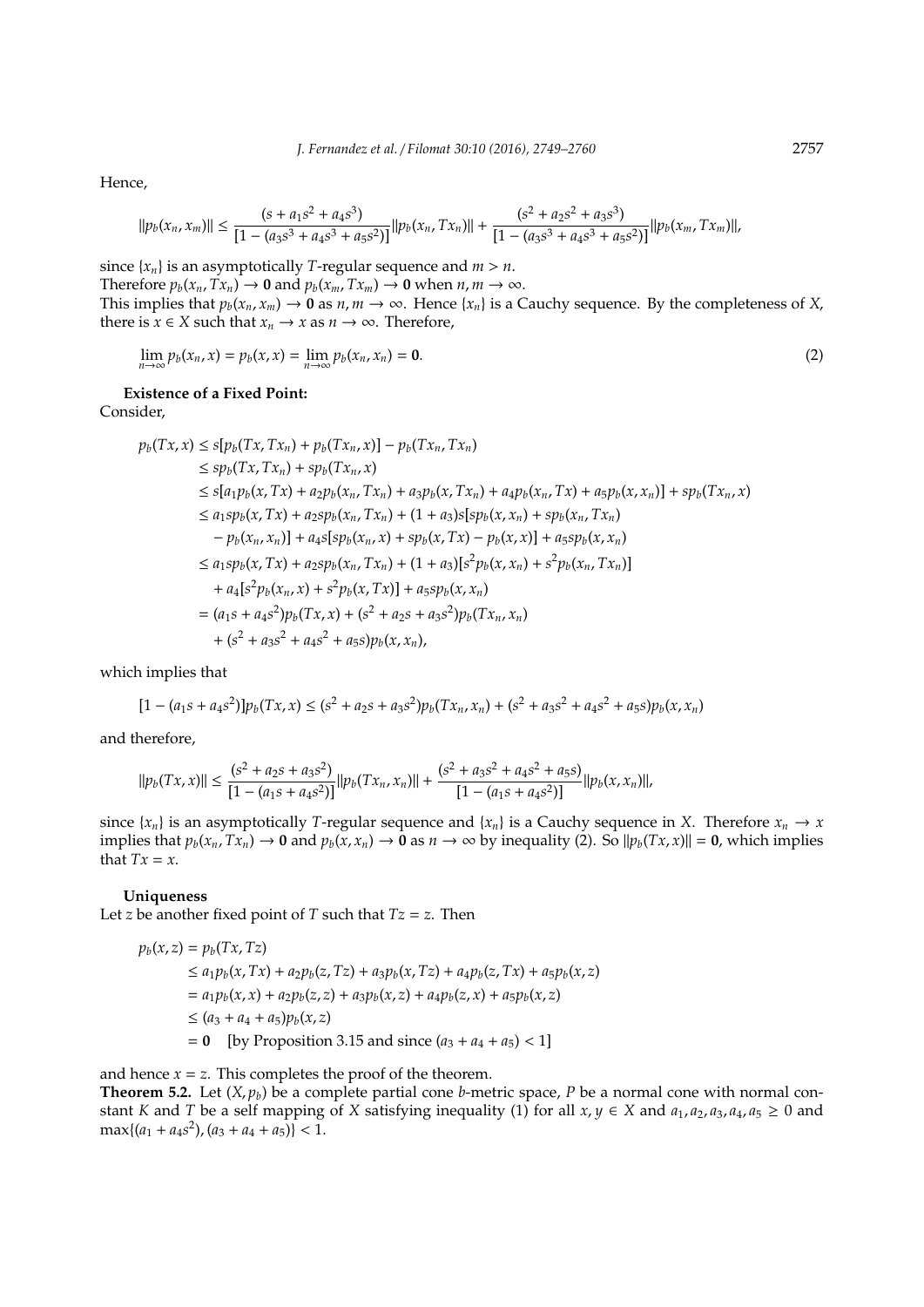If *T* is asymptotically regular at some fixed point *x* of *X*, then there exists a unique fixed point of *T*.

**Proof.** Let *T* be an asymptotically regular at  $x_0 \in X$ . Consider the sequence  $\{T^n x_0\}$ , then for all  $m, n \ge 1$ 

$$
p_b(T^m x_0, T^n x_0) \le a_1 p_b(T^{m-1} x_0, T^m x_0) + a_2 p_b(T^{n-1} x_0, T^n x_0) + a_3 p_b(T^{m-1} x_0, T^n x_0)
$$
  
\n
$$
+ a_4 p_b(T^{m-1} x_0, T^m x_0) + a_5 p_b(T^{m-1} x_0, T^{n-1} x_0)
$$
  
\n
$$
\le a_1 p_b(T^{m-1} x_0, T^m x_0) + a_2 p_b(T^{n-1} x_0, T^n x_0) + a_3 [s p_b(T^{m-1} x_0, T^m x_0)
$$
  
\n
$$
+ s p_b(T^m x_0, T^n x_0) - p_b(T^m x_0, T^m x_0)] + a_4 [s p_b(T^{n-1} x_0, T^n x_0) + s p_b(T^m x_0, T^n x_0)
$$
  
\n
$$
- p_b(T^n x_0, T^n x_0)] + a_5 [s p_b(T^{m-1} x_0, T^n x_0) + s p_b(T^{m-1} x_0, T^m x_0) - p_b(T^m x_0, T^m x_0)]
$$
  
\n
$$
\le a_1 p_b(T^{m-1} x_0, T^n x_0) + a_2 p_b(T^{n-1} x_0, T^n x_0) + a_3 [s p_b(T^{m-1} x_0, T^n x_0)
$$
  
\n
$$
+ s p_b(T^m x_0, T^n x_0)] + a_4 [s p_b(T^{n-1} x_0, T^n x_0) + s p_b(T^m x_0, T^n x_0)]
$$
  
\n
$$
+ a_5 [s p_b(T^{m-1} x_0, T^m x_0) + s^2 p_b(T^{n-1} x_0, T^n x_0) + s^2 p_b(T^m x_0, T^n x_0)
$$
  
\n
$$
- s p_b(T^n x_0, T^n x_0) + a_2 p_b(T^{m-1} x_0, T^n x_0) + a_3 [s p_b(T^{m-1} x_0, T^n x_0)
$$
  
\n
$$
+ s p_b(T^{m-1} x_0, T^n x_0) + a_2 p_b(T^{n-1} x_0, T^n x_0) + s^2 p_b(T^{
$$

and hence,

$$
||p_b(T^m x_0, T^n x_0)|| \le \frac{(a_1 + a_3 s + a_5 s)}{1 - [(a_3 s + a_4 s + a_5 s^2)]} ||p_b(T^{m-1} x_0, T^m x_0)|| + \frac{(a_2 + a_4 s + a_5 s^2)}{1 - [(a_3 s + a_4 s + a_5 s^2)]} ||p_b(T^{n-1} x_0, T^n x_0)||.
$$

Since T is asymptotically regular at  $x_0$ , therefore  $p_b(T^{m-1}x_0, T^m x_0) \to 0$  and  $p_b(T^{n-1}x_0, T^n x_0) \to 0$  as  $m, n \to \infty$ . This implies that  $p_b(T^m x_0, T^n x_0) \to 0$  as  $m, n \to \infty$ . Hence  $\{T^n x_0\}$  is a Cauchy sequence in *X*. By completeness of *X*, there is  $x \in X$  such that  $T^n x_0 \to x$  as  $n \to \infty$ . Therefore

$$
\lim_{n \to \infty} p_b(T^n x_0, x) = p_b(x, x) = \lim_{n \to \infty} p_b(T^n x_0, T^n x_0) = \mathbf{0}.
$$

Therefore,  ${T^n x_0}$  is a Cauchy sequence in *X* which is a complete space. So,  ${T^n x_0} \rightarrow x \in X$ .

We now claim that *x* is a fixed point of *T*. For this, we have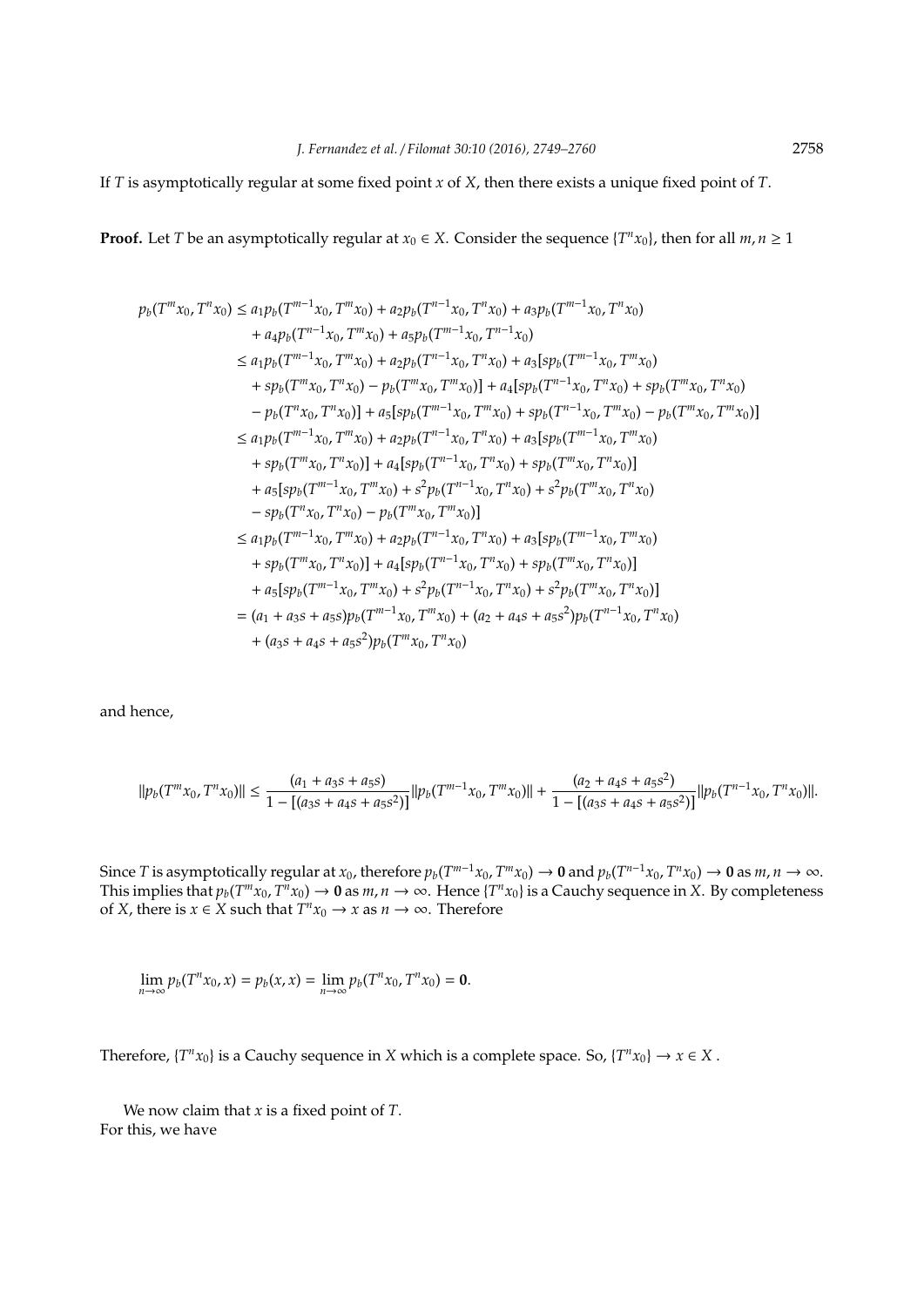$$
p_b(Tx, x) \leq s[p_b(Tx, T^n x_0) + p_b(T^n x_0, x)] - p_b(T^n x_0, T^n x_0)
$$
  
\n
$$
\leq s[a_1p_b(x, Tx) + a_2p_b(T^{n-1}x_0, T^n x_0) + a_3p_b(x, T^n x_0)
$$
  
\n
$$
+ a_4p_b(T^{n-1}x_0, Tx) + a_5p_b(x, T^{n-1}x_0)] + sp_b(T^n x_0, x)
$$
  
\n
$$
\leq a_1sp_b(x, Tx) + a_2sp_b(T^{n-1}x_0, T^n x_0) + a_3sp_b(x, T^n x_0)
$$
  
\n
$$
+ a_4s[sp_b(T^{n-1}x_0, T^n x_0) + sp_b(T^n x_0, Tx) - p_b(T^n x_0, T^n x_0)]
$$
  
\n
$$
+ a_5s[sp_b(x, T^n x_0) + sp_b(T^{n-1}x_0, T^n x_0) - p_b(T^n x_0, T^n x_0)] + sp_b(T^n x_0, x)
$$
  
\n
$$
\leq a_1sp_b(x, Tx) + a_2sp_b(T^{n-1}x_0, T^n x_0) + a_3sp_b(x, T^n x_0)
$$
  
\n
$$
+ a_4s[sp_b(T^{n-1}x_0, T^n x_0) + sp_b(T^n x_0, Tx)]
$$
  
\n
$$
+ a_5s[sp_b(x, T^n x_0) + sp_b(T^{n-1}x_0, T^n x_0)] + sp_b(T^n x_0, x)
$$
  
\n
$$
\leq (a_1 + a_4s^2)p_b(x, Tx) \text{ [as } n \to \infty \text{ and since } {T^{n-1}x_0} \text{ is a subsequence of } {T^n x_0}]
$$
  
\n= 0.

That is  $Tx = x$ .

The uniqueness of the fixed point *x* follows from Theorem 5.1 using  $(a_3 + a_4 + a_5 < 1)$ . This completes the proof of the theorem.

The following example demonstrates Theorem 5.2.

**Example 5.3.** Let (*X*, *pb*) be a complete partial cone *b*-metric space which is defined as in Example 4.2 and let *T* be a self map of *X* such that  $Tx = \frac{x}{2}$  where  $x \in X$ . Clearly  $\hat{T}$  is an asymptotically regular map at all points of *X*. If we take  $a_1$ ,  $a_2$ ,  $a_3$ ,  $a_4 = 0$  and  $a_5 = \frac{1}{4}$ , then the contractive condition (1) holds trivially good and 0 is the unique fixed point of *T*.

*Conclusion:* The asymptotically regularity of the mapping *T* satisfies the Hardy Rogers contraction condition. It is actually a consequence of  $\sum_{i=1}^{5} a_i < 1$ . Thus the Theorem 5.1 and Theorem 5.2 extend results due to Hardy Rogers [11] in partial cone b-metric spaces. It is also worth mentioning that our condition on control constants says that  $\sum_{i=1}^{5} a_i$  may exceed 1.

*Acknowledgement:* The first author is thankful to *Prof. Kalpana Saxena* [Department of Mathematics, Govt. Motilal Vigyan Mahavidhyalaya, Bhopal (M.P.) India] for her constant encouragement and helpful discussions.

### **References**

- [1] Abbas M. , Rhoades B. E., Fixed and periodic point results in cone metric spaces, Appl. Math. Lett., 22, 511-515, 2009.
- [2] Abdeljawad T., Karapinar E., and Tas K., Existence and uniqueness of a common fixed point on partial metric spaces, Appl. Math. Lett., Vol. **24**, no. 11, 1900-1904, 2011.
- [3] Bakhtin I.A., The contraction mapping principle in quasi-metric spaces, In: Functional Analysis, vol. **30**, Ulyanovsk. Gos. Ped. Inst. Ulyanovsk, 1989.
- [4] Babu G.V.R., Alemayehu G.N., and Vara Prasad K.N.V.V, Common fixed point theorems of generalized contractions, Zamfirescu pair of maps in cone metric spaces, Albenian J. Math., Vol. **4**, no. 1, 19-29, 2010.
- [5] Border K.C., Fixed Point Theory with Applications to Economics and Game theory, Cambridge University Press, New York, USA, 1985.
- [6] Boriceanu M., Fixed point theory for multivalued generalized contractions on a set with two b-metrics, Stud. Univ. Babes-Bolyai, Math., LIV(3), 1-14, 2009.
- [7] Czerwik S., Contraction mappings in b-metric spaces, Acta Mathematica Et Informatica Universitatis Ostraviensis, **(1)**, 5-11, 1993.
- [8] Czerwik S., Nonlinear set valued contraction mappings in b-metric spaces, Atti. Sem Mat. Univ. Modena, **46**, 263-276, 1998.
- [9] Escardo M. H., PCF extended with real numbers, Theoretical Computer Science, vol. **162**, no. 1, 79-115, 1996.